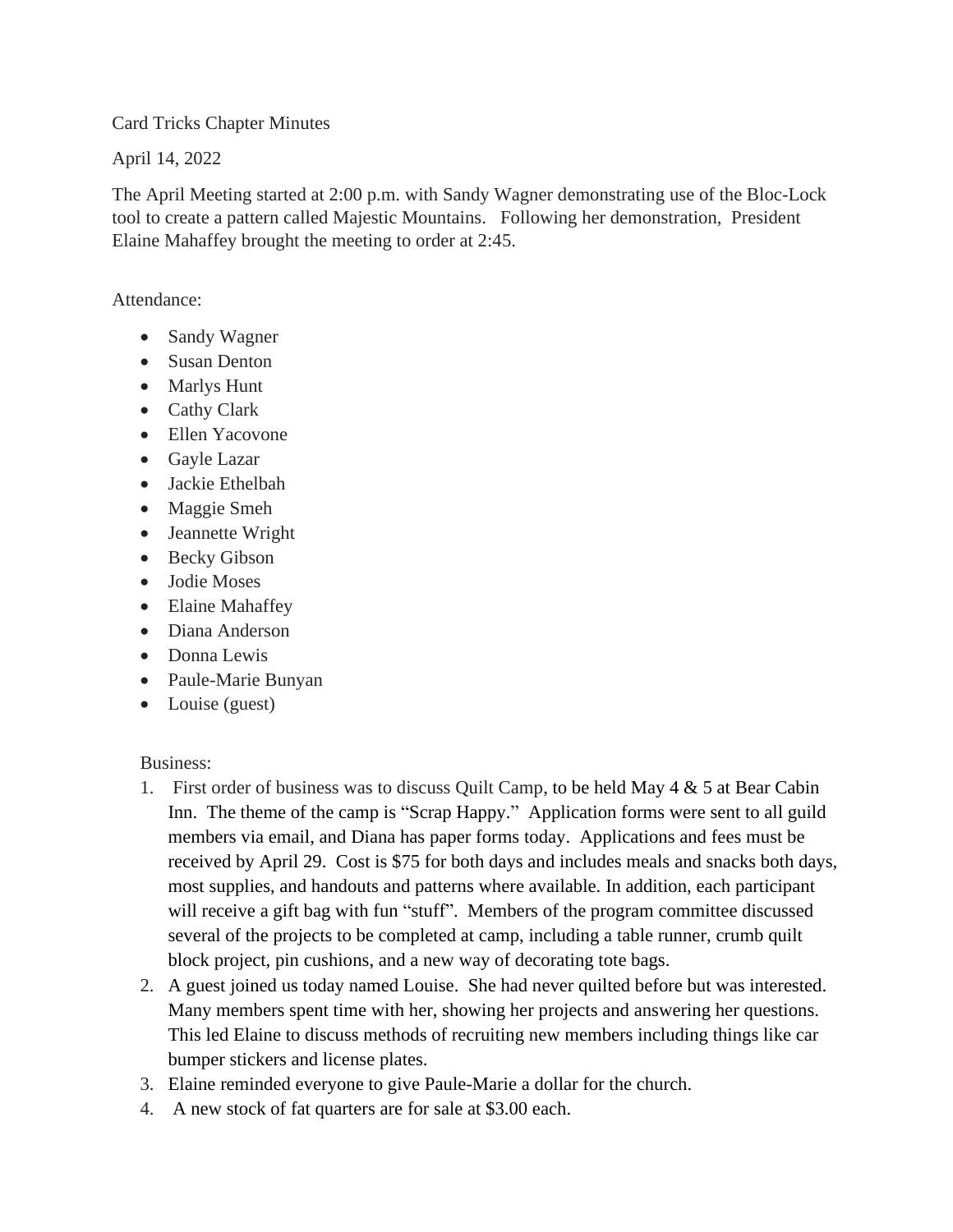- 5. Paule-Marie Bunyan is putting together a new mailing list for distribution soon, as there are several changes.
- 6. Jodi Moses moved, and Jeannette Wright seconded a motion to approve minutes of the last meeting. The motion was approved without corrections.
- 7. Treasurer's report: Paule-Marie reported we have \$5046 (of which \$633.28 are Patriotic Piecer's funds) The annual fee for quicken is due (\$38.00) and there is a bill pending at Pinetop Star for the fabrics purchased for the opportunity quilt. Ellen Yacovone moved, and Jodi Moses seconded a motion to approve the treasurer's report, and the motion was approved.
- 8. Paule-Marie reminded everyone AQG dues are due by July 1 and Chapter dues of \$10 are also due July 1.
- 9. Patriotic Piecers continue to meet the third Wednesday of each month at Pinetop Star. Anyone interested in working on patriotic quilts for presentation are welcome to join them.
- 10. Quilt Show:
	- Ellen discussed the suggestion after last year's show that we have wither people wearing white gloves, or else clothespins to clip to quilts so visitors can see the reverse of the quilt without handling it. She showed a box of 180 beautifully decorated clip clothespins that Maggie Smeh and her grandchildren made for this year's show.
	- Raffle tickets were packaged and distributed to all members present. This year, each person received \$100 worth of tickets. Each packet also contained a picture of the raffle quilt and instructions. To help people sell tickets, if members volunteer to help show the quilt and sell tickets, you can sell your own tickets first. See Jodi Moses to volunteer to help show the quilt.
	- We are still missing the display rack loaned to the Chapter last year by Barbara Yetter. If anyone can remember taking down the raffle quilt at last year's show, please let Ellen know, as we need to find that rack. Currently, Barbara has the guild's rack.
	- Susan Denton will drop off a jar for selling raffle tickets at Pinetop Star.
	- If you know of anyone who would like to be a vendor at the quilt show, please have them contact Susan Denton.
	- Flyers are ready to be printed for the quilt show. It was recommended that flyers be sent to local campgrounds for summer visitors to see.
- 11. Congratulations to Kathy Bowers, who took **two** blue ribbons in the Arizona Quilters' Guild Quilt Show!
- 12. Upcoming quilt shows:
	- Mountaintop Quilt Show June 3 & 4
	- Round Valley Ouilt Show June 24 & 25
	- Strawberry Quilt Show June 10 & 11